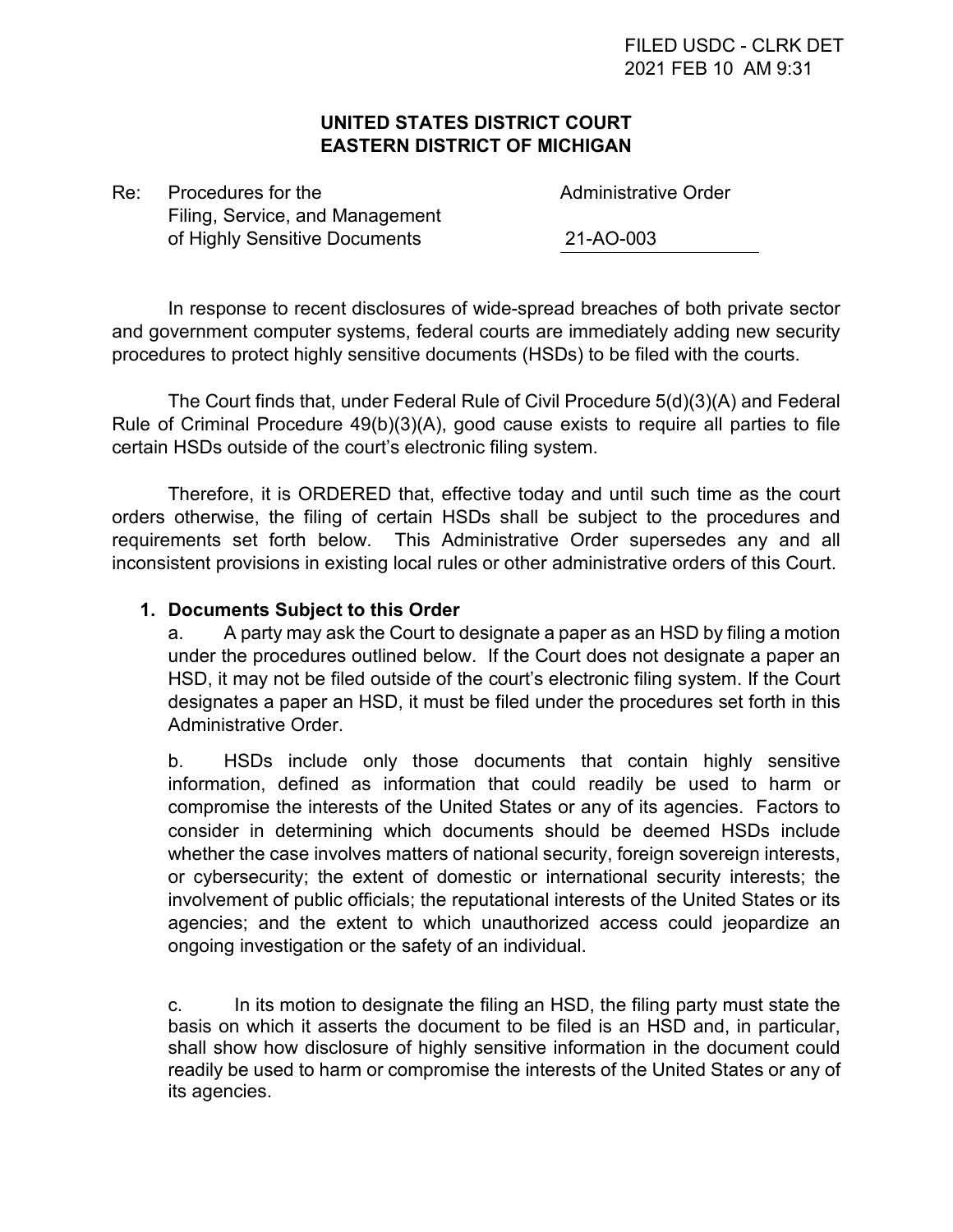d. Documents that may be deemed HSDs include the following, if they meet the criteria listed above: Applications for interception of wire, oral or electronic communications under 18 U.S.C. § 2518; indictments filed under seal that are not expected to be unsealed in the near future; and filings governed by the Classified Information Procedures Act of 1980, *see* 18 U.S.C. App. 3.

e. The following types of documents generally are not considered HSDs: Presentence reports, pretrial release reports, papers related to cooperation in most criminal cases, most search warrant applications, Social Security records, administrative immigration records, sealed filings in many civil cases, documents a party marked "confidential" under a protective order, and medical records.

Any dispute as to whether a document is an HSD shall be resolved by the assigned judge or, when no judge is assigned, the chief judge.

# **2. Motions to Treat a Paper as an HSD**

To request the Court to designate a paper an HSD, a party must submit an original and one copy of the following to the Clerk's Office:

a. a motion to treat a paper as an HSD; and

b. the proposed HSD unfolded, in a securely sealed envelope and marked "HIGHLY SENSITIVE DOCUMENT" in accordance with Local Rule 83.31(a)(3)(B). The outside of the envelope shall be affixed with a copy of the case's caption page (with confidential information redacted).

Except where the law permits the filing of an *ex parte* motion, the party must observe the procedures set forth in Local Rule 7.1, except that the abovereferenced documents shall not be filed electronically. No courtesy copies of the motion or documents should be submitted to the assigned judge's chambers.

# **3. Determination**

a. The Clerk will notify the assigned judge immediately that a motion to designate a filing as an HSD has been submitted and deliver to chambers the motion and related papers.

b. The Court will issue an order on the motion and, if granted, an informational entry will be made on the case docket indicating that the HSD has been filed with the court.

c. If the court determines that a court order contains highly sensitive information, the clerk's office will file and maintain the order under seal in a secure